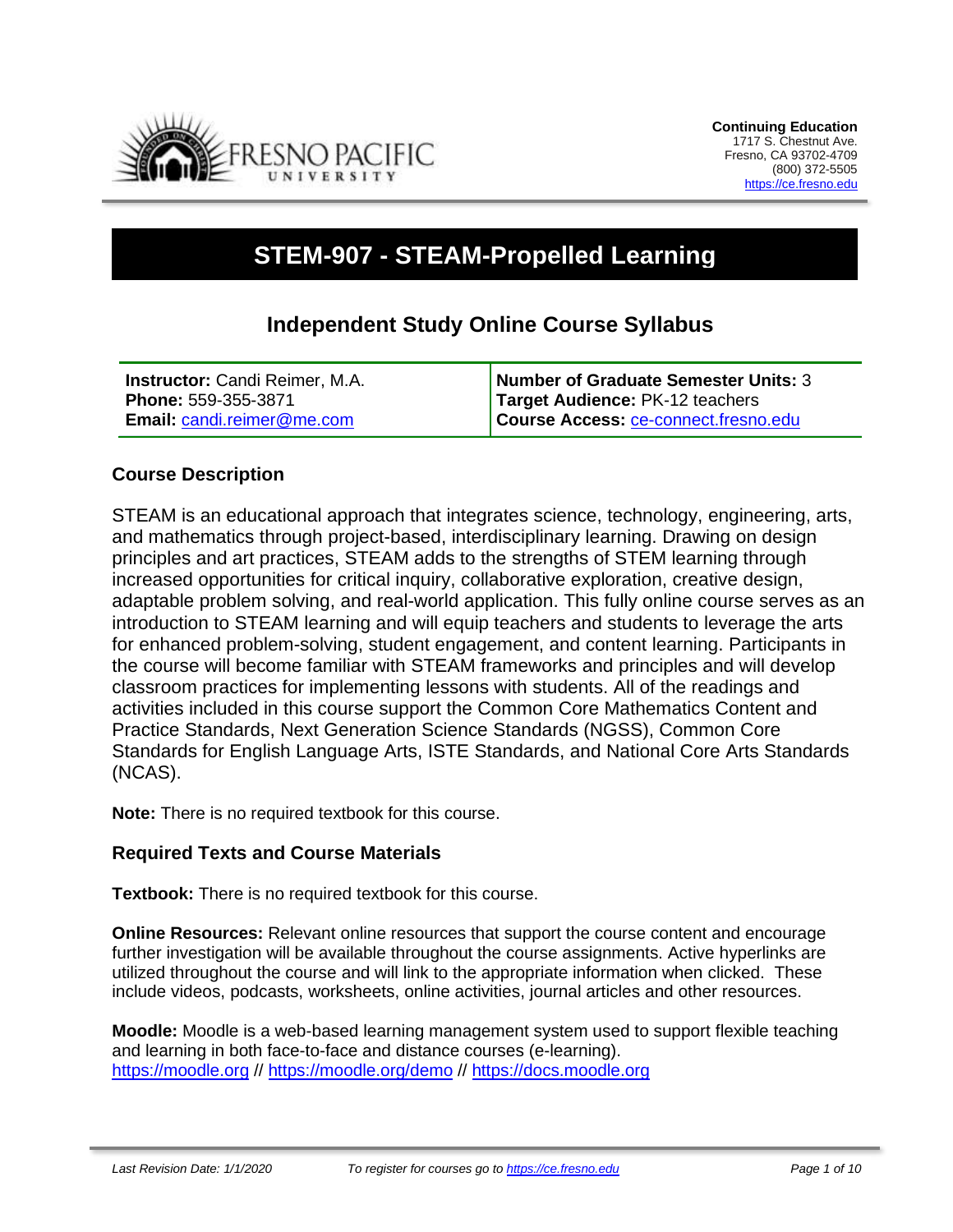# **Course Dates**

Self-paced; students may enroll at any time and take up to one year, from the date of registration, to complete assignments. Students may complete assignments in no less than three weeks for a 3 unit course (one week per unit).

# **National Standards Addressed in This Course**

#### **Common Core State Standards (CCSS) for Mathematics**

<http://www.corestandards.org/the-standards/mathematics>

The Common Core State Standards provide a consistent, clear understanding of what students are expected to learn, so teachers and parents know what they need to do to help them. The standards are designed to be robust and relevant to the real world, reflecting the knowledge and skills that our young people need for success in college and careers. With American students fully prepared for the future, our communities will be best positioned to compete successfully in the global economy. College and Career Readiness Anchor Standards define what students should understand and be able to do by the end of each grade span.

Common Core Mathematics Standards addressed in this course include:

- Counting & Cardinality
- Operations & Algebraic Thinking
- Number & Operations
- Measurement & Data
- Geometry
- Ratios & Proportional Relationships
- The Number System
- Expressions & Equations
- Functions
- Statistics & Probability

Common Core Standards for Mathematical Practice [\(http://www.corestandards.org/Math/Practice/\)](http://www.corestandards.org/Math/Practice/)

- Standard 1: Make sense of problems and persevere in solving them
- Standard 2: Reason abstractly and quantitatively
- Standard 3: Construct viable arguments and critique the reasoning of others
- Standard 4: Model with mathematics
- Standard 5: Use appropriate tools strategically
- Standard 6: Attend to precision
- Standard 7: Look for and make use of structure
- Standard 8: Look for and express regularity in repeated reasoning

#### **ISTE Standards**

- <http://www.iste.org/standards/ISTE-standards/standards-for-teachers>
- <http://www.iste.org/standards/ISTE-standards/standards-for-students>

#### **National Core Arts Standards** [\(http://www.nationalartsstandards.org\)](http://www.nationalartsstandards.org/)

#### **Next Generation Science Standards** [\(http://www.nextgenscience.org/next-generation-science](http://www.nextgenscience.org/next-generation-science-standards)[standards](http://www.nextgenscience.org/next-generation-science-standards)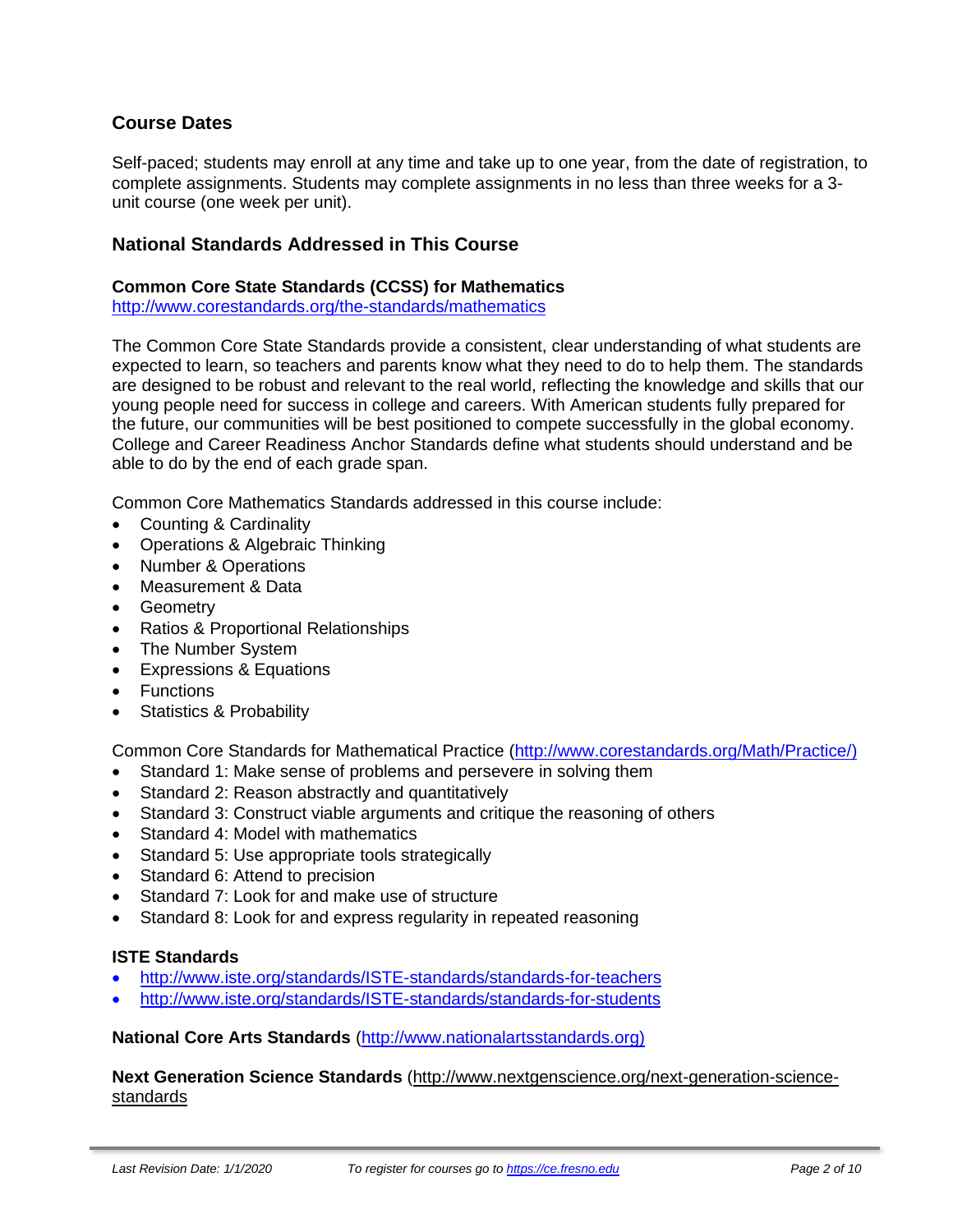### **Common Core Standards for English Language Arts** [\(http://www.corestandards.org/ELA-](http://www.corestandards.org/ELA-Literacy/)[Literacy/\)](http://www.corestandards.org/ELA-Literacy/)

- Anchor Standards
- Reading: Literature
- Reading: Informational Text
- Reading: Foundational Skills
- Writing
- Speaking & Listening
- Language
- Range, Quality, & Complexity
- Literacy in Science & Technical Subjects

#### **National Board for Professional Teaching Standards** [\(http://www.nbpts.org/five-core](http://www.nbpts.org/five-core-propositions)[propositions\)](http://www.nbpts.org/five-core-propositions)

First published in 1989 and updated in 2016, *What [Teachers](http://www.accomplishedteacher.org/) Should Know and Be Able to Do* articulates the National Board's Five Core Propositions for teaching. The Five Core Propositions comparable to medicine's Hippocratic Oath — set forth the profession's vision for accomplished teaching. Together, the propositions form the basis of all National Board Standards and the foundation for National Board Certification. Course assignments have been designed so students can demonstrate excellence against these professional teaching standards whenever possible.

- Proposition 1: Teachers are committed to students and their learning
- Proposition 2: Teachers know the subject they teach and how to teach those subjects to students
- Proposition 3: Teachers are responsible for managing and monitoring student learning
- Proposition 4: Teachers think systematically about their practice and learn from experience
- Proposition 5: Teachers are members of learning communities

# **Continuing Education Program Student Learning Outcomes**

| CE <sub>1</sub> | Demonstrate proficient written communication by articulating a clear focus,<br>synthesizing arguments, and utilizing standard formats in order to inform and<br>persuade others, and present information applicable to targeted use.                                    |
|-----------------|-------------------------------------------------------------------------------------------------------------------------------------------------------------------------------------------------------------------------------------------------------------------------|
| CE <sub>2</sub> | Demonstrate comprehension of content-specific knowledge and the ability to apply it<br>in theoretical, personal, professional, or societal contexts.                                                                                                                    |
| CE <sub>3</sub> | Reflect on their personal and professional growth and provide evidence of how such<br>reflection is utilized to manage personal and professional improvement.                                                                                                           |
| CE <sub>4</sub> | Apply critical thinking competencies by generating probing questions, recognizing<br>underlying assumptions, interpreting and evaluating relevant information, and<br>applying their understandings to the professional setting.                                        |
| CE <sub>5</sub> | Reflect on values that inspire high standards of professional and ethical behavior as<br>they pursue excellence in applying new learning to their chosen field.                                                                                                         |
| CE <sub>6</sub> | Identify information needed in order to fully understand a topic or task, organize that<br>information, identify the best sources of information for a given enguiry, locate and<br>critically evaluate sources, and accurately and effectively share that information. |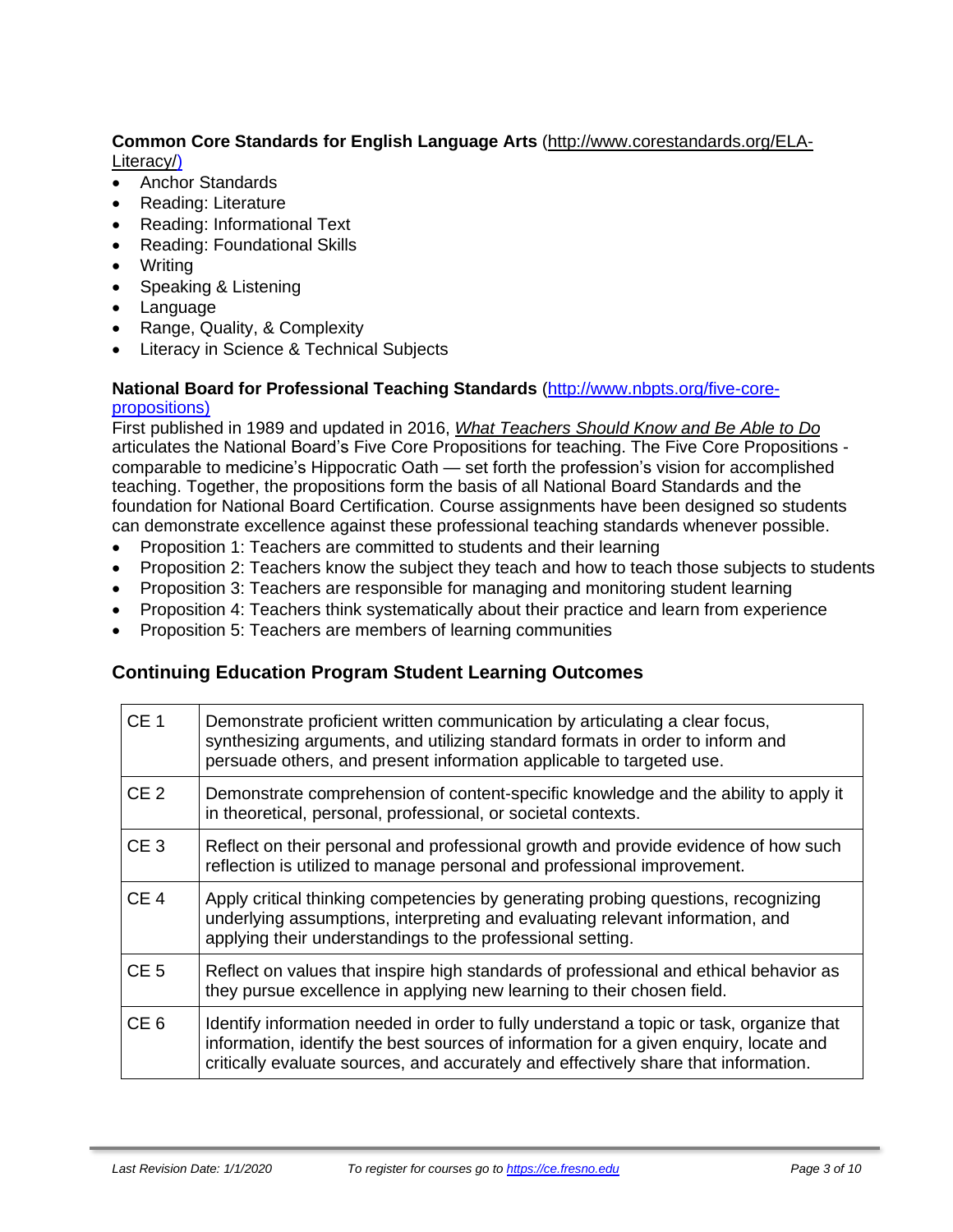# **Student Learning Outcomes (SLOs) for This Course**

| <b>Student Learning Outcomes for This Course</b><br>By the end of this course student will be able to: |                                                                                                                                                                                                                       | <b>National Standards</b><br><b>Addressed in This</b><br>Course* | <b>Continuing</b><br><b>Education Program</b><br><b>Student Learning</b><br><b>Outcomes</b><br>Addressed** |
|--------------------------------------------------------------------------------------------------------|-----------------------------------------------------------------------------------------------------------------------------------------------------------------------------------------------------------------------|------------------------------------------------------------------|------------------------------------------------------------------------------------------------------------|
|                                                                                                        | 1. Demonstrate through written reflection an<br>understanding of current research which<br>supports the integration of STEAM lessons<br>and how it relates to current Common Core,<br>ISTE, NCAS, and STEM standards. | NBPTS Prop. 1, 2<br>ISTE 3, 4, 5                                 | CE 1, CE 2, CE 4,<br>CE <sub>6</sub>                                                                       |
|                                                                                                        | 2. Demonstrate effective use of tools,<br>resources, and pedagogies that support<br>implementation of STEAM activities in the<br>classroom.                                                                           | NBPTS Prop. 1, 2,<br>ISTE 1, 2, 3, 4, 5                          | CE 2, CE 4, CE 6                                                                                           |
|                                                                                                        | 3. Analyze, design, facilitate, and reflect on<br>STEAM lessons.                                                                                                                                                      | NBPTS Prop. 1, 2,<br>3, 4, 5<br>ISTE 1, 2, 3, 4, 5               | CE 2, CE 3, CE 4,<br>CE <sub>6</sub>                                                                       |
|                                                                                                        | 4. Collaborate with teaching peers and online<br>colleagues to share insights and deepen<br>their professional practice.                                                                                              | NBPTS Prop. 1, 2,<br>4, 5<br><b>ISTE 3, 4, 5</b>                 | CE 1, CE 3, CE 4,<br>CE 5, CE 6                                                                            |

\* Please refer to the section on **National Standards Addressed in This Course**

\*\* Please refer to the section on **Continuing Education Program Student Learning Outcomes**

# **Topics, Assignments, and Activities**

| <b>Module Title</b>                                     | <b>Module Assignments and Activities</b>                                                                                            | <b>Points</b><br><b>Possible</b><br>for Each<br><b>Assignment</b> |
|---------------------------------------------------------|-------------------------------------------------------------------------------------------------------------------------------------|-------------------------------------------------------------------|
| <b>Welcome Module</b>                                   | Introduction video<br>$\bullet$<br>Moodle online tutorial<br>Course syllabus                                                        |                                                                   |
| Module $1 -$<br>Orientation and<br><b>Introductions</b> | Introductions and goals for class<br>1.1 Assignment: Submit Orientation<br>$\bullet$<br>1.2 Forum: Class Introductions<br>$\bullet$ | 4, 4                                                              |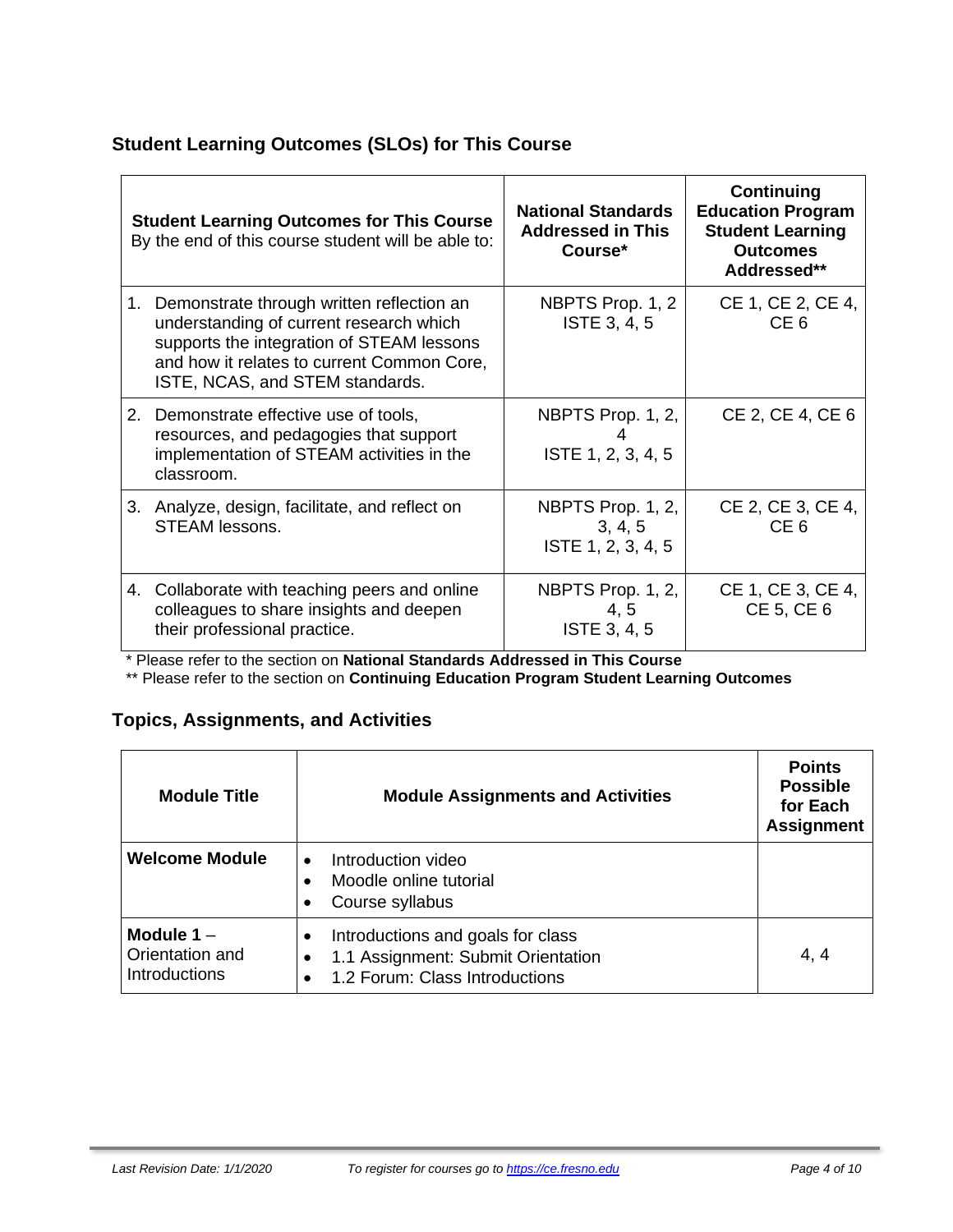| <b>Module Title</b>                                      | <b>Module Assignments and Activities</b>                                                                                                                                                                                                                                                                                        | <b>Points</b><br><b>Possible</b><br>for Each<br><b>Assignment</b> |
|----------------------------------------------------------|---------------------------------------------------------------------------------------------------------------------------------------------------------------------------------------------------------------------------------------------------------------------------------------------------------------------------------|-------------------------------------------------------------------|
| Module $2 -$<br><b>About STEAM</b>                       | Read about the evolution of STEM and STEAM.<br>Explore the differences between arts integration and<br>٠<br>STEAM.<br>Watch TED talk, read topic articles, write reflection,<br>$\bullet$<br>and participate in forum discussions.<br>2.1 Assignment: Four Cs for Critical Reading and<br>Reflection<br>2.2 Forum: Share Two Cs | 10, 4                                                             |
| Module $3-$<br>Research and<br>Rationale                 | Explore the rationale for integrating STEAM lessons<br>into classroom instruction.<br>Explore connections to relevant standards.<br>٠<br>Read articles and watch videos provided in this topic<br>$\bullet$<br>then participate in forum discussion.<br>3.1 Assignment: Research Tweets                                         | 10                                                                |
| Module 4 - STEAM<br><b>Guiding Principles</b>            | Explore foundations, frameworks, and themes of the<br>$\bullet$<br>STEAM approach<br>Explore design thinking principles<br>٠<br>Read a Christian perspective on design thinking<br>٠<br><b>Examine PBL strategies</b><br>$\bullet$<br>Explore best practices for STEAM learning<br>$\bullet$<br>4.1 Forum: Concept Map          | 4                                                                 |
| Module $5-$<br><b>Classroom Examples</b>                 | Analyze video and text peer STEAM lessons.<br>$\bullet$<br>Reflect on vignettes and analyze STEAM approaches.<br>$\bullet$<br>5.1 Forum: Lesson Analysis<br>$\bullet$                                                                                                                                                           | 4                                                                 |
| Module $6 -$ STEAM<br><b>Lesson Resources</b>            | Explore practical STEAM lesson resources.<br>$\bullet$<br>Recommend lessons to online colleagues<br>$\bullet$<br>6.1 Forum: Lesson Resource Evaluations                                                                                                                                                                         | 4                                                                 |
| Module 7 - STEAM<br>Assessment                           | Explore formative assessment practices and examples.<br>$\bullet$<br>Design STEAM rubric<br>٠<br>Evaluate peer assessment methods<br>٠<br>7.1 Forum: Assessment Methods<br>$\bullet$                                                                                                                                            | 4                                                                 |
| <b>Module 8 – Lesson</b><br>Design and<br>Implementation | Design STEAM activities relevant for your grade level.<br>$\bullet$<br>Participate in peer lesson review<br>٠<br>Conduct activities with your class and reflect.<br>$\bullet$<br>8.1 Assignment: Upload Your STEAM Plans (2)<br>$\bullet$<br>8.2 Forum: Sharing Plans<br>٠<br>8.3 Assignment: Lesson Implementation Reflection  | 20, 4, 10                                                         |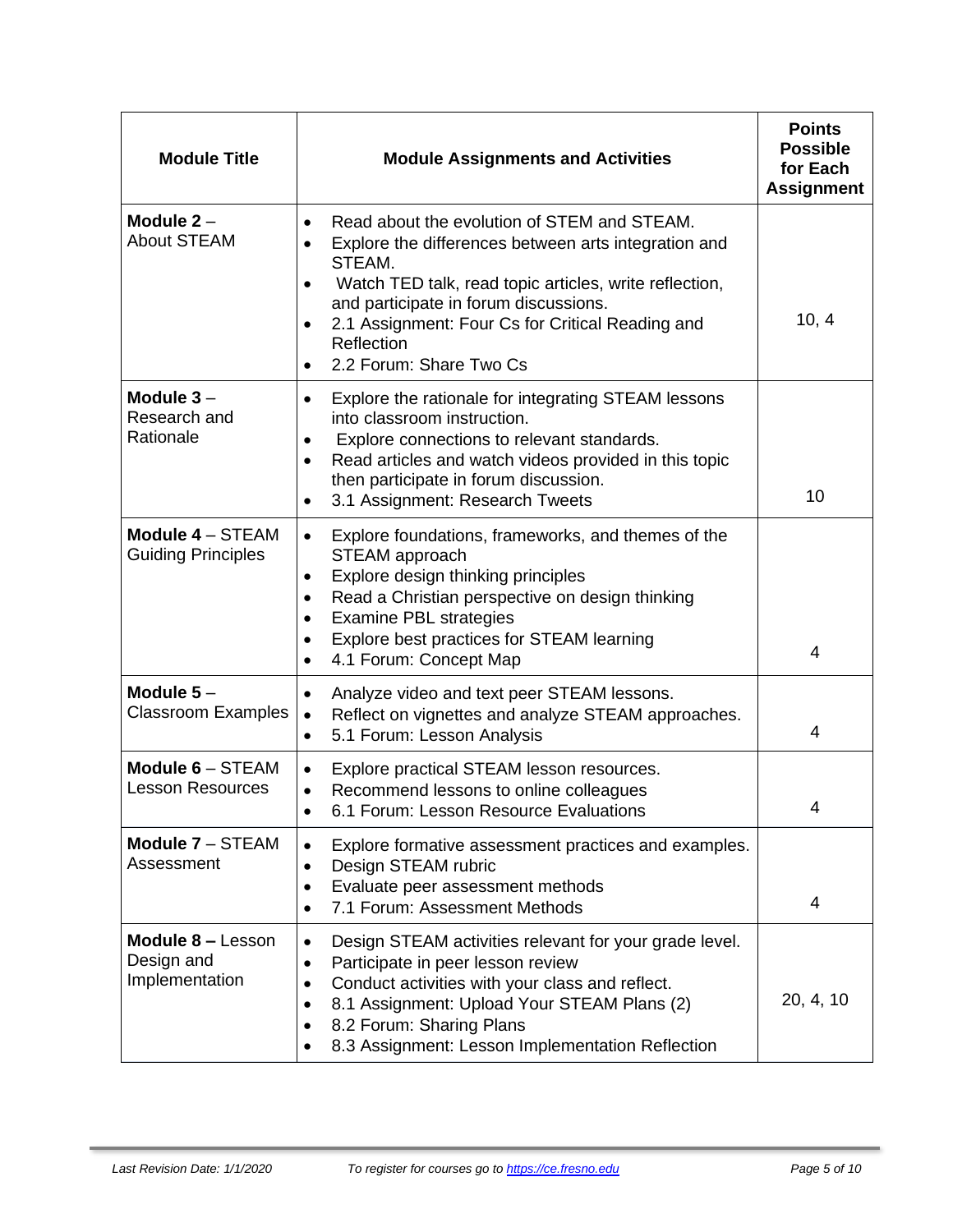| <b>Module Title</b>                                                                                                                                                                                                     | <b>Module Assignments and Activities</b>                                                                                                                                                                                                                   | <b>Points</b><br><b>Possible</b><br>for Each<br><b>Assignment</b> |
|-------------------------------------------------------------------------------------------------------------------------------------------------------------------------------------------------------------------------|------------------------------------------------------------------------------------------------------------------------------------------------------------------------------------------------------------------------------------------------------------|-------------------------------------------------------------------|
| Module 9-<br>Reflecting and<br>Looking Ahead                                                                                                                                                                            | Create an infographic that includes implementation<br>٠<br>ideas, research summaries, resources, or instructional<br>tips to remember.<br>Plan for ongoing collaboration<br>9.1 STEAM Infographic<br>9.2 Forum: Building Your STEAM Community<br>$\bullet$ | 10, 4                                                             |
| Course Wrap-up -<br><b>Final Reflection Forum</b><br>$\bullet$<br>Grading and<br><b>Course Evaluation</b><br>$\bullet$<br>Evaluation<br><b>Course Completion Checklist</b><br><b>Grade Request / Transcript Request</b> |                                                                                                                                                                                                                                                            |                                                                   |
|                                                                                                                                                                                                                         | <b>TOTAL POINTS</b>                                                                                                                                                                                                                                        |                                                                   |

# **Grading Policies, Rubrics, and Requirements for Assignments**

#### **Grading Policies**

- Assignments will be graded per criteria presented in the course rubrics.
- $A = 90-100\%$  and  $B = 80-89\%$ , (anything below 80% will not receive credit.)
- The discernment between an A or a B letter grade is at the discretion of the instructor based on the quality of work submitted (see course rubrics).
- Coursework falling below a B grade will be returned with further instructions.
- All assignments must be completed to receive a grade and are expected to reflect the quality that teacher-training institutions require of professional educators. If completed assignments do not meet this standard, students will be notified with further instructions from the instructor.

#### **Grading Rubrics**

| Grade     | <b>Percent</b> | <b>Description</b> | <b>Rubric</b>                                                                                                                                                                                   |
|-----------|----------------|--------------------|-------------------------------------------------------------------------------------------------------------------------------------------------------------------------------------------------|
| A         | 90-100%        | Excellent          | Meets all course / assignment requirements with<br>significant evidence of subject mastery and<br>demonstration of excellent graduate level<br>professional development scholarship.            |
| B         | 80-89%         | Very Good          | Adequately meets criteria for all course/assignment<br>requirements - demonstrates subject competency<br>with very good graduate level professional<br>development scholarship.                 |
| <b>NC</b> | Below 80%      | Unacceptable       | Does not meet the minimum criteria for all<br>course/assignment requirements and demonstrated<br>little, if any, evidence of acceptable graduate level<br>professional development scholarship. |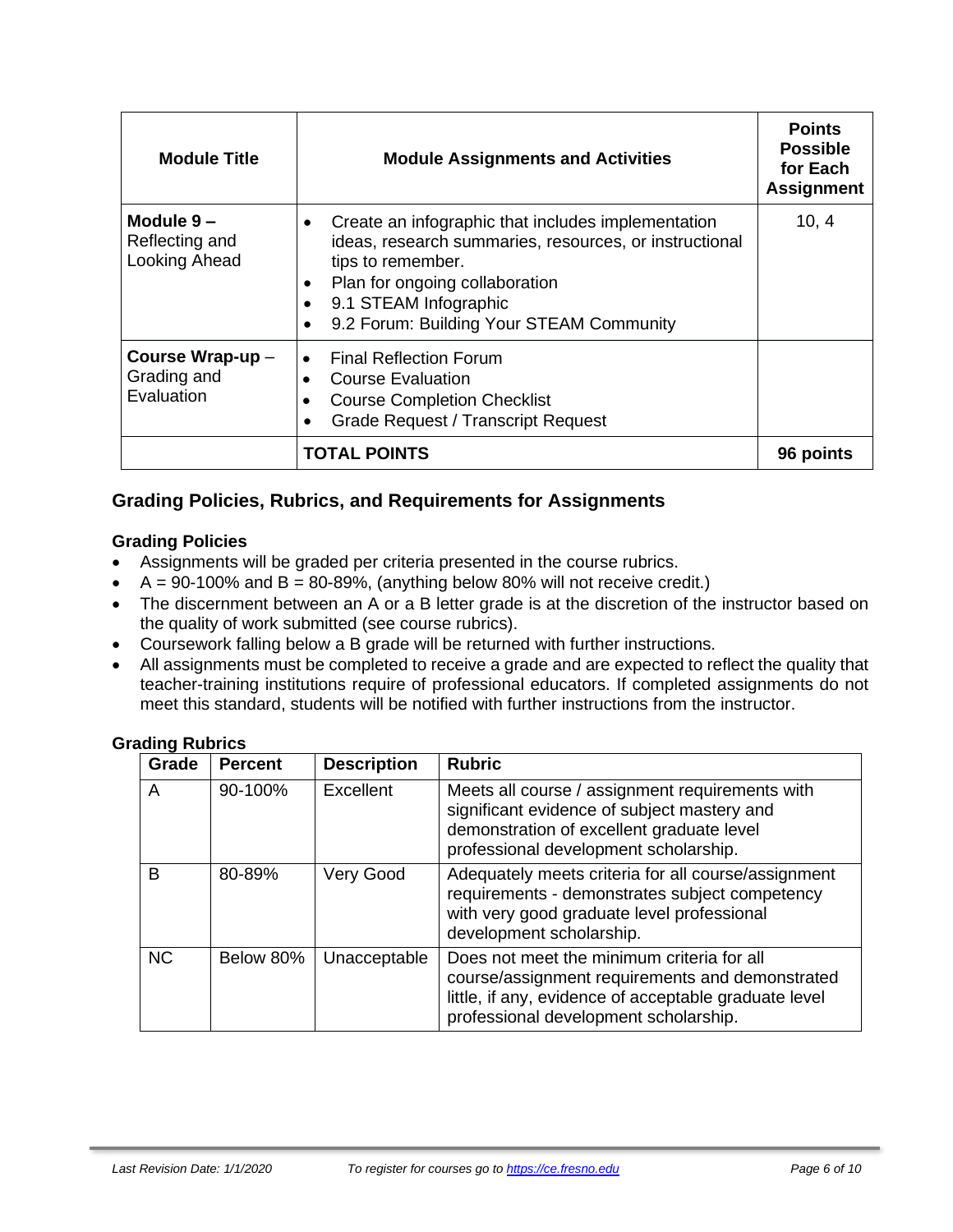#### **Writing Requirements**

- **Superior:** Writing is clear, succinct, and reflects graduate level expectations. Clearly addresses all parts of the writing task. Maintains a consistent point of view and organizational structure. Include relevant facts, details, and explanations.
- **Standard:** Writing is acceptable with very few mistakes in grammar and spelling. Addresses most parts of the writing task. Maintains a mostly consistent point of view and organizational structure. Include mostly relevant facts, details, and explanations.
- **Sub-standard:** Writing contains noticeable mistakes in grammar and spelling. Does not address all parts of the writing task. Lacks a consistent point of view and organization structure. May include marginally relevant facts, details, and explanations.

#### **Lesson Plan Requirements**

- **Superior:** Instructional goals and objectives clearly stated. Instructional strategies appropriate for learning outcome(s). Method for assessing student learning and evaluating instruction is clearly delineated and authentic. All materials necessary for student and teacher to complete lesson clearly listed.
- **Standard:** Instructional goals and objectives are stated but are not easy to understand. Some instructional strategies are appropriate for learning outcome(s). Method for assessing student learning and evaluating instruction is present. Most materials necessary for student and teacher to complete lesson are listed.
- **Sub-standard:** Instructional goals and objectives are not stated. Learners cannot tell what is expected of them. Instructional strategies are missing or strategies used are inappropriate. Method for assessing student learning and evaluating instruction is missing. Materials necessary for student and teacher to complete lesson are missing.

#### **Discussion Forum Requirements**

- **Superior:** Response was at least 1 page (3 fully developed paragraphs) in length. Thoroughly answered all the posed questions, followed all the assignment directions, proper grammar and no spelling errors. Language is clear, concise, and easy to understand. Uses terminology appropriately and is logically organized.
- **Standard:** Response was  $\frac{1}{2}$  to 1 page in length (2-3 fully developed paragraphs). Answered all the questions but did not provide an in-depth analysis, followed most of the assignment directions, proper grammar and no spelling errors. Language is comprehensible, but there a few passages that are difficult to understand. The organization is generally good.
- **Sub-standard:** Response was less than ½ page in length (1 paragraph). Did not answer all the required questions and/or statements or responses were superficial, vague, or unclear, did not follow the assignment directions, many grammar and spelling errors. Is adequately written, but may use some terms incorrectly; may need to be read two or more times to be understood.

#### **Instructor/Student Contact Information**

Throughout the course participants will be communicating with the instructor and their classmates on a regular basis using asynchronous discussion forums. A virtual office is utilized for class questions and students are provided with instructor contact information in the event they want to make email or phone contact. In addition, students are encouraged to email or phone the instructor at any time. Students will also receive feedback on the required assignments as they are submitted.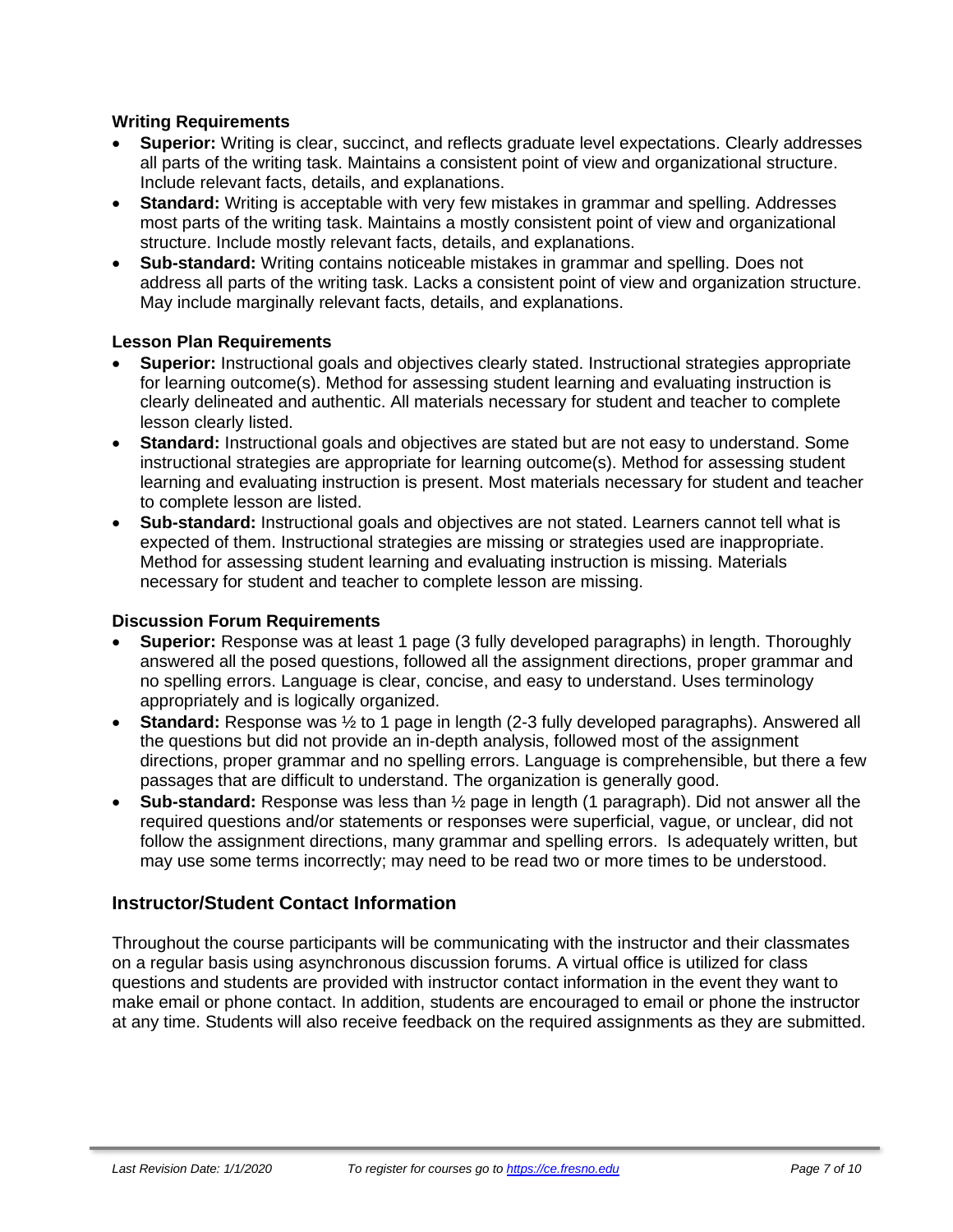# **Discussion Forums**

Participation is an important expectation of this course and all online courses. Online discussions promote reflection and analysis while allowing students to appreciate and evaluate positions that others express. While students may not be engaging with the same students throughout this course they will be expected to offer comments, questions, and replies to the discussion question whenever possible. The faculty role in the discussion forum is that of an observer and facilitator.

# **Coursework Hours**

Based on the Carnegie Unit standard, a unit of graduate credit measures academic credit based on the number of hours the student is engaged in learning. This includes all time spent on the course: reading the textbook, watching videos, listening to audio lessons, researching topics, writing papers, creating projects, developing lesson plans, posting to discussion boards, etc. Coursework offered for FPU Continuing Education graduate credit adheres to 45 hours per semester unit for the 900-level courses. Therefore, a student will spend approximately 90 hours on a typical 2-unit course or 135 hours on a typical 3-unit course.

# **Services for Students with Disabilities**

Students with disabilities are eligible for reasonable accommodations in their academic work in all classes. In order to receive assistance, the student with a disability must provide the Academic Support Center with documentation, which describes the specific disability. The documentation must be from a qualified professional in the area of the disability (i.e. psychologist, physician or educational diagnostician). Students with disabilities should contact the Academic Support Center to discuss academic and other needs as soon as they are diagnosed with a disability. Once documentation is on file, arrangements for reasonable accommodations can be made. For more information and for downloadable forms, please go to [https://www.fresno.edu/students/academic](https://www.fresno.edu/students/academic-support/services-students-disabilities)[support/services-students-disabilities.](https://www.fresno.edu/students/academic-support/services-students-disabilities)

#### **Plagiarism and Academic Honesty**

All people participating in the educational process at Fresno Pacific University are expected to pursue honesty and integrity in all aspects of their academic work. Academic dishonesty, including plagiarism, will be handled per the procedures set forth in the Fresno Pacific University Catalogue <https://www.fresno.edu/students/registrars-office/academic-catalogs>

# **Technology Requirements**

To successfully complete the course requirements, course participants will need Internet access, can send and receive email, know how to manage simple files in a word processing program, and have a basic understanding of the Internet. Please remember that the instructor is not able to offer technical support. If you need technical support, please contact your Internet Service Provider.

**Moodle:** This course will be delivered totally online. Moodle is a learning management system that provides students access to online resources, documents, graded assignments, quizzes, discussion forums, etc. Moodle is easy to learn and has a friendly user interface. To learn more about Moodle, go to [https://docs.moodle.org/33/en/Student\\_FAQ.](https://docs.moodle.org/33/en/Student_FAQ) There are also some student tutorials on the Center for Online Learning website at Fresno Pacific University - [https://col.fresno.edu/student.](https://col.fresno.edu/student)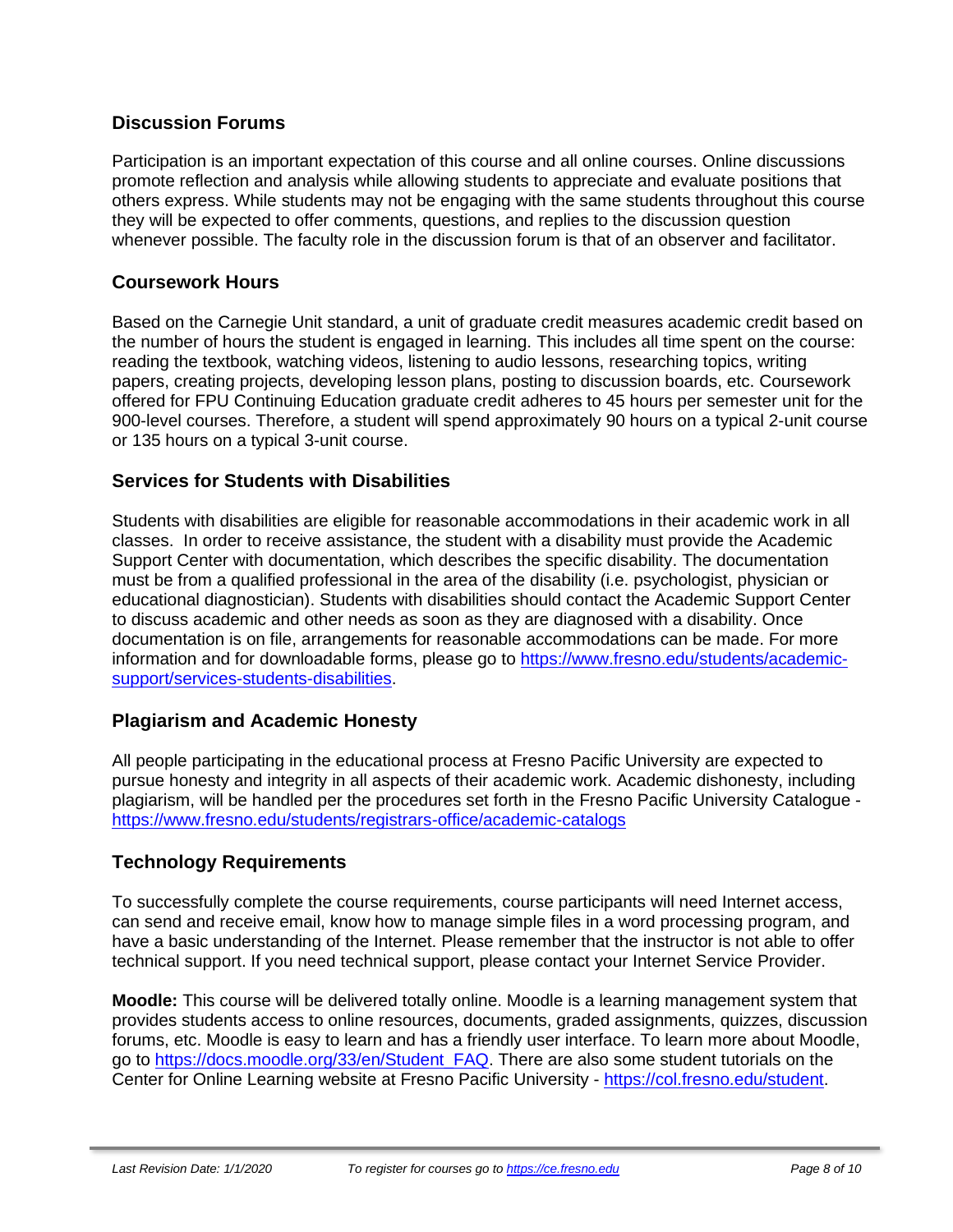**Moodle Site Login and Passwords:** Students will need to have internet access to log onto [https://ce-connect.fresno.edu.](https://ce-connect.fresno.edu/) The username and password numbers for Moodle access will be sent to you by the university using the email address you submitted at the time of registration. The instructor will then contact you with a welcome communication. If you need help with your username and password recovery, please contact the Continuing Education office at (800) 372- 5505 or (559) 453-2000 during regular office hours - Mon-Fri 8:00 am to 5:00 pm. or email them at [prof.dev@fresno.edu.](mailto:prof.dev@fresno.edu)

**Getting Help with Moodle:** If you need help with Moodle, please contact the Center for Online Learning (COL), by telephone or the website. Help by phone (559) 453-3460 is available Mon-Thurs 8:00 am to 8:00 pm and on Fridays from 8:00 am to 5:00 pm, or by filling out a "Request Services" form at [https://col.fresno.edu/contact/request-services.](https://col.fresno.edu/contact/request-services) Please identify that you are with the "School = Continuing Education".

# **Final Course Grade and Transcripts**

When all work for the course has been completed, students will need to logon to the Continuing Education website [\(https://ce.fresno.edu/my-account\)](https://ce.fresno.edu/my-account) and "Request Final Grade". Once the instructor receives the requests and submits the grade online, students may log back in to view their Final Grade Report or order transcripts online. Please allow at least two weeks for the final grade to be posted. For more information, see the Continuing Education Policies and Procedures at [https://ce.fresno.edu/ce-policies-and-procedures.](https://ce.fresno.edu/ce-policies-and-procedures)

# **University Policies and Procedures**

Students are responsible for becoming familiar with the information presented in the Academic Catalog and for knowing and observing all policies and procedures related to their participation in the university community. A summary of university policies may be found on the university website at [https://www.fresno.edu/students/registrars-office/academic-catalogs.](https://www.fresno.edu/students/registrars-office/academic-catalogs)

#### **Fresno Pacific University Student Learning Outcomes**

**Student Learning Outcomes Oral Communication:** Students will *exhibit* clear, engaging, and confident oral communication – in both individual and group settings – and will critically *evaluate* content and delivery components.

**Written Communication:** Students will *demonstrate* proficient written communication by *articulating* a clear focus, *synthesizing* arguments, and utilizing standard formats in order to *inform* and *persuade* others.

**Content Knowledge:** Students will *demonstrate* comprehension of content-specific knowledge and the ability to apply it in theoretical, personal, professional, or societal contexts.

**Reflection**: Students will *reflect* on their personal and professional growth and *provide evidence* of how such reflection is utilized to manage personal and vocational improvement.

**Critical Thinking:** Students will *apply* critical thinking competencies by *generating* probing questions, *recognizing* underlying assumptions, *interpreting* and *evaluating* relevant information, and *applying* their understandings to new situations.